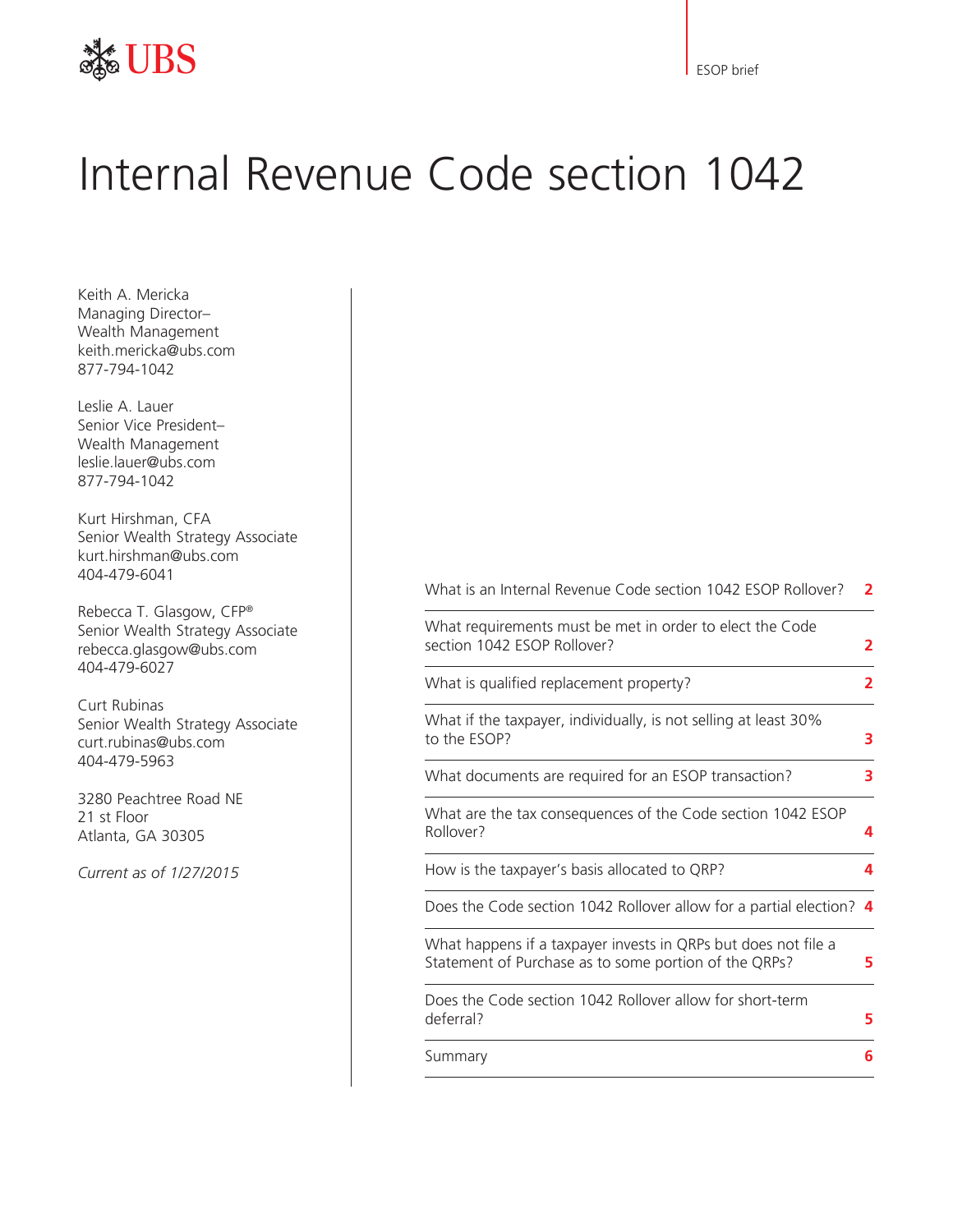*The primary objective is the deferral, if not possible elimination of capital gains tax.*

#### **What is an Internal Revenue Code section 1042 ESOP Rollover?**

Internal Revenue Code of 1986, as amended (Code), section 1042, allows an owner of a closely-held C corporation to defer, or potentially eliminate, capital gains taxation on "qualified securities" he or she sells to an employee stock ownership plan (ESOP) if the taxpayer reinvests the sale proceeds into "qualified replacement property" (QRP). QRP includes certain stocks, bonds and/or other securities of operating companies incorporated in the United States and meeting other tests. If the QRP is held until the death of the taxpayer, the QRP transfers to the taxpayer's heirs with a stepped-up cost basis, and thus the gain on the stock sale to the ESOP has favorable tax treatment for federal capital gains taxation purposes and for many state capital gains taxation purposes. Code section 1042 provisions are similar to the tax provisions that exist under other "like-kind" exchanges, most notably Code section 1031 used for real estate transactions and Code section 1035 for annuity exchanges.

#### **What requirements must be met in order to elect the Code section 1042 ESOP Rollover?**

In order for a taxpayer to elect Code section 1042 ESOP Rollover treatment, there are several criteria that must be met.

- 1. The ESOP can only acquire "qualified securities," which generally means common stock issued by the employer/plan sponsor of the ESOP, subject to certain requirements.
- 2. The qualified securities sold by the taxpayer cannot be publicly traded, nor can any member of the employer/plan sponsor's controlled group be publicly traded. There are notable exemptions for over-the-counter or "pink sheets" traded securities.
- 3. The taxpayer must have held the qualified securities for at least 3 years prior to the sale.
- 4. The qualified securities may not have been acquired by the taxpayer as a result of a distribution from a retirement plan or as a result of an exercise of an employer-granted option or issuance of restricted stock.
- 5. The ESOP must own at least 30% of the employer/plan sponsor of the ESOP after the completion of the transaction.
- 6. The taxpayer must reinvest his or her proceeds in QRP no earlier than 3 months prior to the ESOP transaction or no later than 12 months after the ESOP transaction (this period is called the "replacement period").

#### **What is qualified replacement property?**

In order for a security to qualify as QRP, it must be a security of a domestic operating corporation. It can be common stocks, preferred stocks, convertible bonds, corporate fixed rate bonds or corporate floating rate notes (FRNs). The QRP must be securities of a corporation that (i) is incorporated in the U.S., and (ii) uses more than 50% of its assets in the active conduct of a trade or business. Furthermore, the corporation cannot have passive income that exceeds 25% of its gross receipts for the year preceding the purchase. Investments that do not qualify as QRP include municipal bonds, U.S. government bonds, mutual funds, foreign securities, real estate investment trusts and bank CDs. Similarly, stock of the employer/ plan sponsor which issued the qualified securities sold to the ESOP or any member of its controlled group is also an ineligible investment. Special care must be taken when assembling a portfolio composed of QRP to ensure all requirements are met, and the taxpayer is successfully able to defer capital gains on the proceeds received in the ESOP transaction.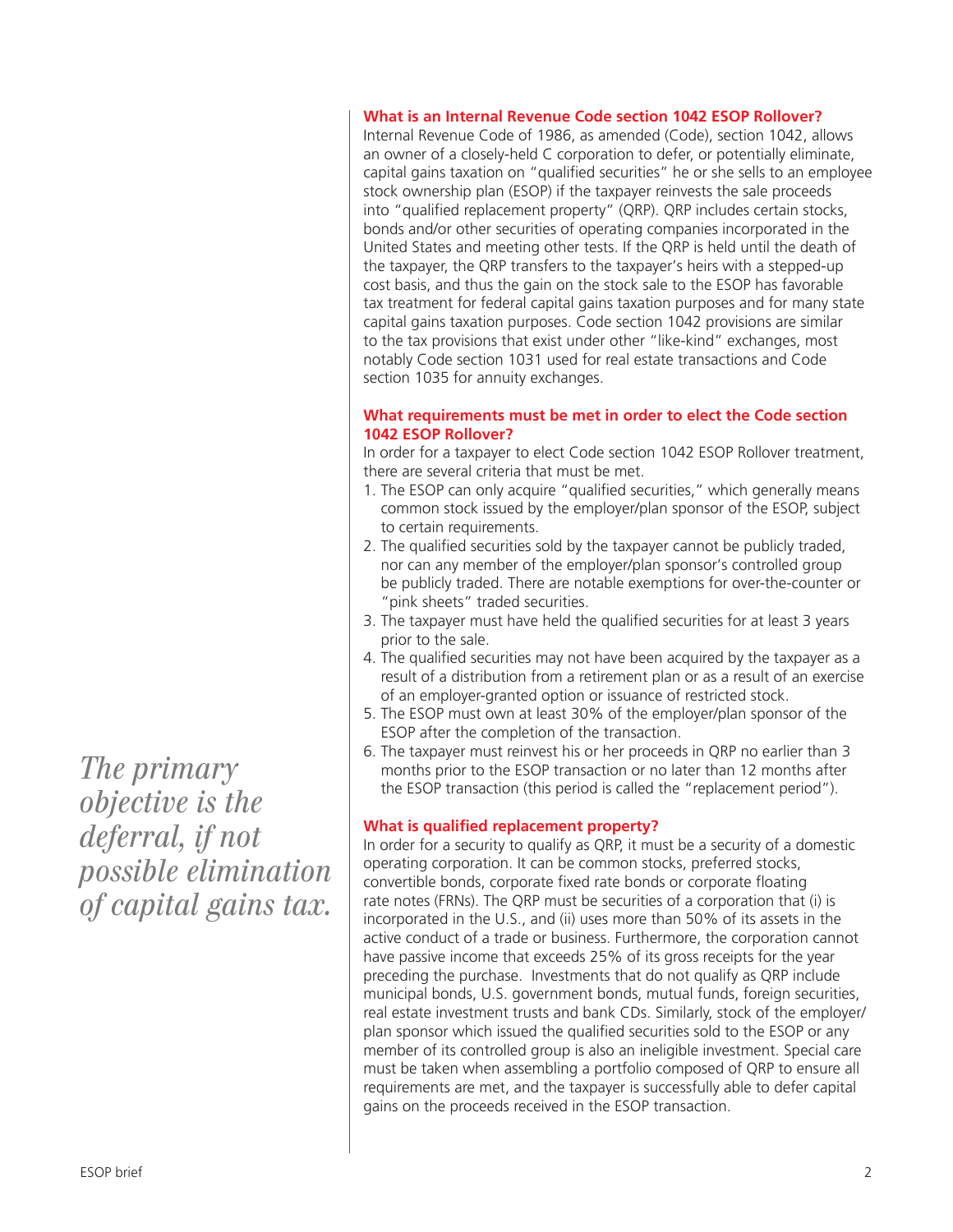*Failing to make the proper IRS and state tax filing may jeopardize the tax deferral.* 

#### **What if the taxpayer, individually, is not selling at least 30% to the ESOP?**

The Code recognizes the "integrated transaction" doctrine in the Code section 1042 Rollover context. The "integrated transaction" provides for the sale of qualified securities by two or more taxpayers to be treated as a single sale if they are made as part of a single, integrated transaction under a prearranged agreement between the taxpayers, subject to certain conditions. This allows two (or more) taxpayers, neither of which is selling 30% individually to the ESOP, to combine their sales to the ESOP to satisfy the 30% requirement set forth above. In such a case, the Statement of Election (discussed below) submitted to the IRS must contain the names and taxpayer identification numbers of each other seller involved in the integrated transaction. However, the integrated transaction doctrine does not require that both sellers make an election under Code section 1042. It should also be noted that if the ESOP already owns 30% or more of the employer/plan sponsor of the ESOP, the sale of additional qualified securities to the ESOP will always meet the 30% ownership requirement.

#### **What documents are required for an ESOP transaction?**

There are several important documents that you will need to work with your tax advisor to complete during the course of an ESOP transaction in which Code section 1042 ESOP Rollover treatment is sought. The Statement of Election is completed upon the sale of stock to the ESOP. It is signed by the selling shareholder and confirms his or her intention to elect nonrecognition treatment under Code section 1042 with respect to the stock sale. The Statement of Election is due with the taxpayer's tax return for the year in which the sale to the ESOP occurred, including any extensions. So if the taxpayer does not file an extension for filing his individual tax return, the Statement of Election is due by April 15 of the year following the year of sale. If the taxpayer does file an extension, the Statement of Election is due by October 15 of the year following the year of sale. The Statement of Consent is also completed upon the sale of stock to the ESOP and reflects the company's consent to the taxpayer's election to defer taxes under Code section 1042. The Statement of Consent must be signed by an officer of the company, and confirms the company's agreement to the application of excise taxes under Code sections 4978 and 4979A to the transaction should the company be sold within a certain period of time following the ESOP transaction and further agreeing to the prohibition on allocations within the ESOP to the selling shareholder and the selling shareholder's family members. The Statement of Consent must be filed with the taxpayer's tax return for the year in which the sale to the ESOP occurred (plus extensions, as described above).

With respect to the selling shareholder, the Statement of Purchase completes the tax-advantaged sale of qualified securities to the ESOP. The Statement of Purchase is a declaration that specific securities represent QRP with respect to the stock sold to the ESOP. It is important to remember that this form must be filed with the selling shareholder's tax return for the tax year in which the purchase of QRP was made. The document needs to be signed by the selling shareholder and acknowledged by a notary public. The Statement of Purchase should be notarized and provided to the selling shareholder's CPA as soon as prepared and filed with the proper tax return. This document, although simple to prepare, should not be taken lightly. If not completed accurately and timely, it could jeopardize the tax-deferral treatment of the sale.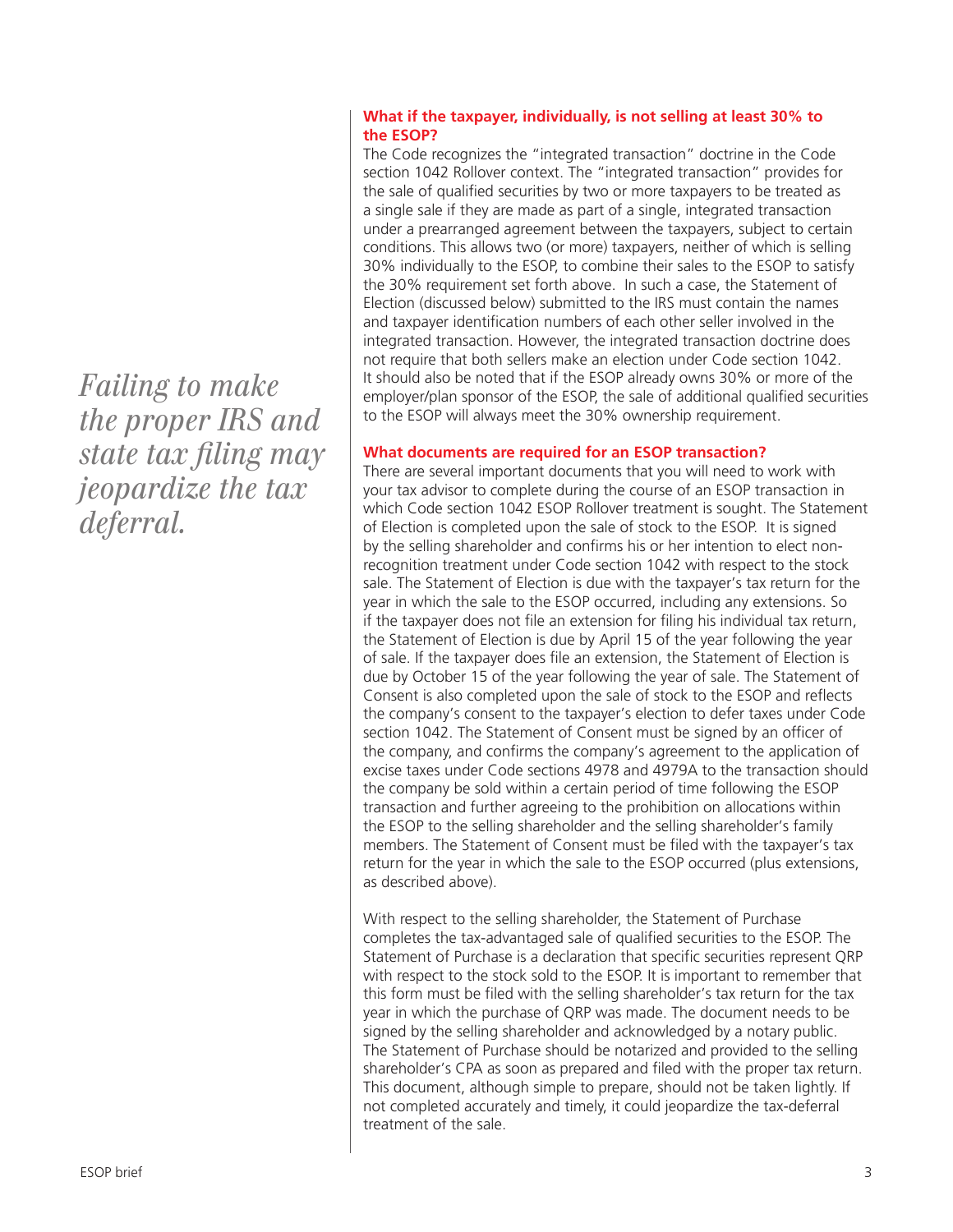*The §1042 deferral is a one-time, irrevocable election and must be structured and documented correctly.*

#### **What are the tax consequences of the Code section 1042 ESOP Rollover?**

By reinvesting all proceeds in QRP, the selling shareholder defers capital gains on the sale and thus is not subject to any federal and very little state capital gains tax. Any gain that the selling shareholder defers on the sale to the ESOP reduces his or her tax basis in the QRP. If the QRP is sold, matures or is redeemed (by any call or sinking fund provision), the selling shareholder generally must recognize a capital gain (or loss) on the difference between the amount received and his or her tax basis in the QRP. Alternatively, the selling shareholder can eliminate the taxable capital gain realized as a result of the ESOP sale and deferred in the QRP by passing the QRP to his or her heirs through his or her estate. The result would be a "step up" to fair market value in tax basis and the elimination of any capital gains the selling shareholder would have recognized on the sale of the QRP. The primary objective of the Code section 1042 ESOP Rollover is the current deferral of state and federal capital gains taxes and the realization of increased income benefits of having 100% of the ESOP sale proceeds working on behalf of the investor.

The portfolio containing the QRP is not one to be traded, nor is it like a real estate exchange whereby real estate can continue to be swapped on a taxfree basis for other real estate. For many investors, the objective would be to hold the QRP portfolio through the investor's lifetime and pass the asset through their estate. However, if liquidity is needed, consideration can be given to strategies to maintain the QRP while providing for liquidity.

## **How is the taxpayer's basis allocated to QRP?**

The taxpayer's basis in the QRP is the purchase price for the QRP, reduced by the amount of gain not recognized as a result of the Code section 1042 ESOP Rollover election. The IRS does not permit a taxpayer to track basis from shares sold to an ESOP to QRP purchases, so a taxpayer's basis in his QRP is an aggregate number based on the total aggregate adjusted basis the taxpayer had in the shares sold to the ESOP. So if the taxpayer sold shares acquired over a number of years with multiple basis calculations, the basis in the QRP will be the taxpayer's aggregate-adjusted basis in the entire block of stock sold. For these purposes, aggregate-adjusted basis means the taxpayer's total adjusted basis in the shares sold and is not determined on a share-by-share or investment-by-investment basis. Consequently, the taxpayer is not able to allocate "high" basis shares to certain QRP and "low" basis shares to other QRP, as the basis in the entire QRP portfolio is the aggregate-adjusted basis in the shares sold to the ESOP.

## **Does the Code section 1042 Rollover allow for a partial election?**

The Code section 1042 ESOP Rollover election must be made with respect to all proceeds realized as a result of a sale of shares to the ESOP. There is no partial election ability, but taxes will only be deferred to the extent of the amount of QRP purchased. So if a taxpayer does not reinvest an amount equal to all sale proceeds in QRP, the taxpayer will be currently taxed on the non-QRP invested amounts.

The result of being taxed on the non-QRP invested amounts is that the taxpayer is unable to reduce the capital gain on such amounts by any basis component. The tax liability is calculated on the amount by which the proceeds received from the ESOP exceed the value of the purchased QRP without taking into consideration any reduction for the taxpayer's original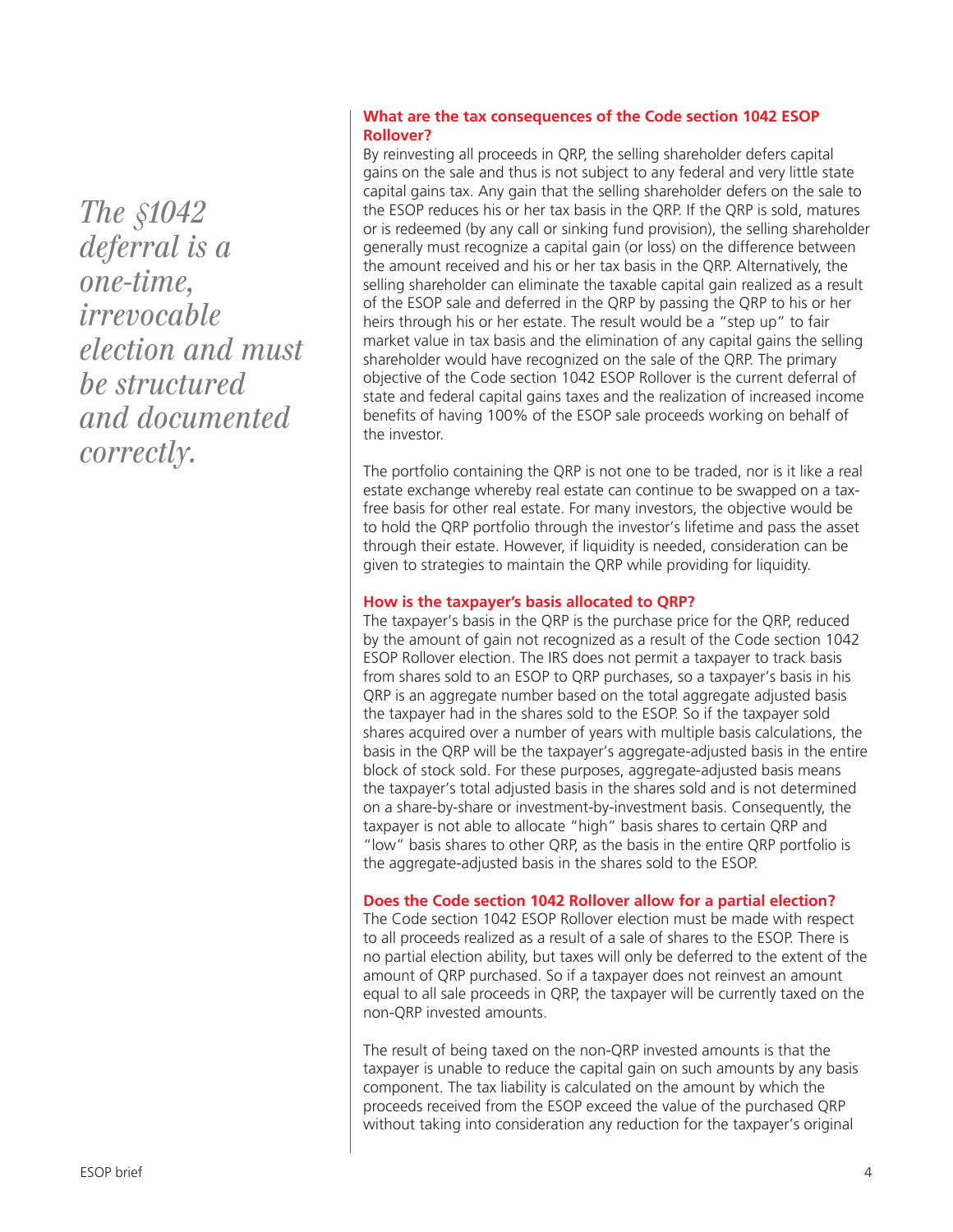basis in the stock sold to the ESOP. If the taxpayer sold shares with a basis of \$3,000,000 to an ESOP for a total purchase price of \$15,000,000 and invested \$10,000,000 of such proceeds in QRP, the taxpayer would make the Code section 1042 ESOP Rollover election for all \$15,000,000 but would be taxed currently on \$5,000,000 (the amount not reinvested in QRP) without any offset for basis. In instances where the taxpayer does not invest all amounts in QRP and is currently taxed on a portion of the proceeds received in the sale to the ESOP, the taxpayer's total aggregate-adjusted basis remains with the QRP.

While Code section 1042 does not technically allow a partial election, the same result can still be obtained by the taxpayer making a full election and reinvesting in QRP all proceeds realized from the ESOP transaction and then later divesting of a portion of the proceeds so as to trigger immediate taxation as discussed below in "Does the Code section 1042 Rollover allow for short-term deferral".

#### **What happens if a taxpayer invests in QRPs but does not file a Statement of Purchase as to some portion of the QRPs?**

The Code section 1042 ESOP Rollover election is not required to be made with respect to assets that qualify as QRPs, but only those assets upon which the taxpayer wishes to defer taxation. Furthermore, the Statement of Election is not required to be made until the taxpayer's tax return due date (including extensions), and the Statement of Purchase is not required to be filed until the taxpayer's tax return due date (including extensions). This timing allows a taxpayer to evaluate the cost/benefits of tax deferral over taxable years. However, to do so the taxpayer should invest all proceeds received from the ESOP sale in investments that are eligible QRP, which can then simply be held as non-Code section 1042 ESOP Rollover assets or for which a Statement of Election and Statement of Purchase can be filed once a final determination as to the desire and magnitude of tax deferral is made.

#### **Does the Code section 1042 Rollover allow for short-term deferral?**

The Code section 1042 ESOP Rollover election can be made so as to result in a short-term deferral of capital gains in order to spread out the capital gain recognized over tax years and make the most efficient use of differing tax rates from year to year. For example, assume the taxpayer has a basis of \$3,000,000 in qualified securities. The taxpayer sells all shares of qualified securities to an ESOP for \$15,000,000, resulting in a potential capital gain of \$12,000,000. In the months after the sale to the ESOP, the taxpayer buys QRP as follows:

- Stock of a domestic operating company \$2,000,000; and
- Long-term FRN \$13,000,000

The taxpayer ultimately makes a Code section 1042 ESOP Rollover election for \$15,000,000 and files a Statement of Purchase of QRPs as follows:<br>• Stock of a domestic operating company – \$2,000,000; and<br>• Long-term FRN – \$13,000,000

- 
- 

Normally, the taxpayer's basis in the QRP would be the amount paid for the QRP, i.e., \$15,000,000; however, this basis is reduced by the amount of gain not recognized on the sale to the ESOP as follows:

- Initial basis of \$15,000,000 minus gain not recognized on the sale to the ESOP, i.e., \$12,000,000
- So in a single QRP investment, the basis in the QRP is reduced to \$3,000,000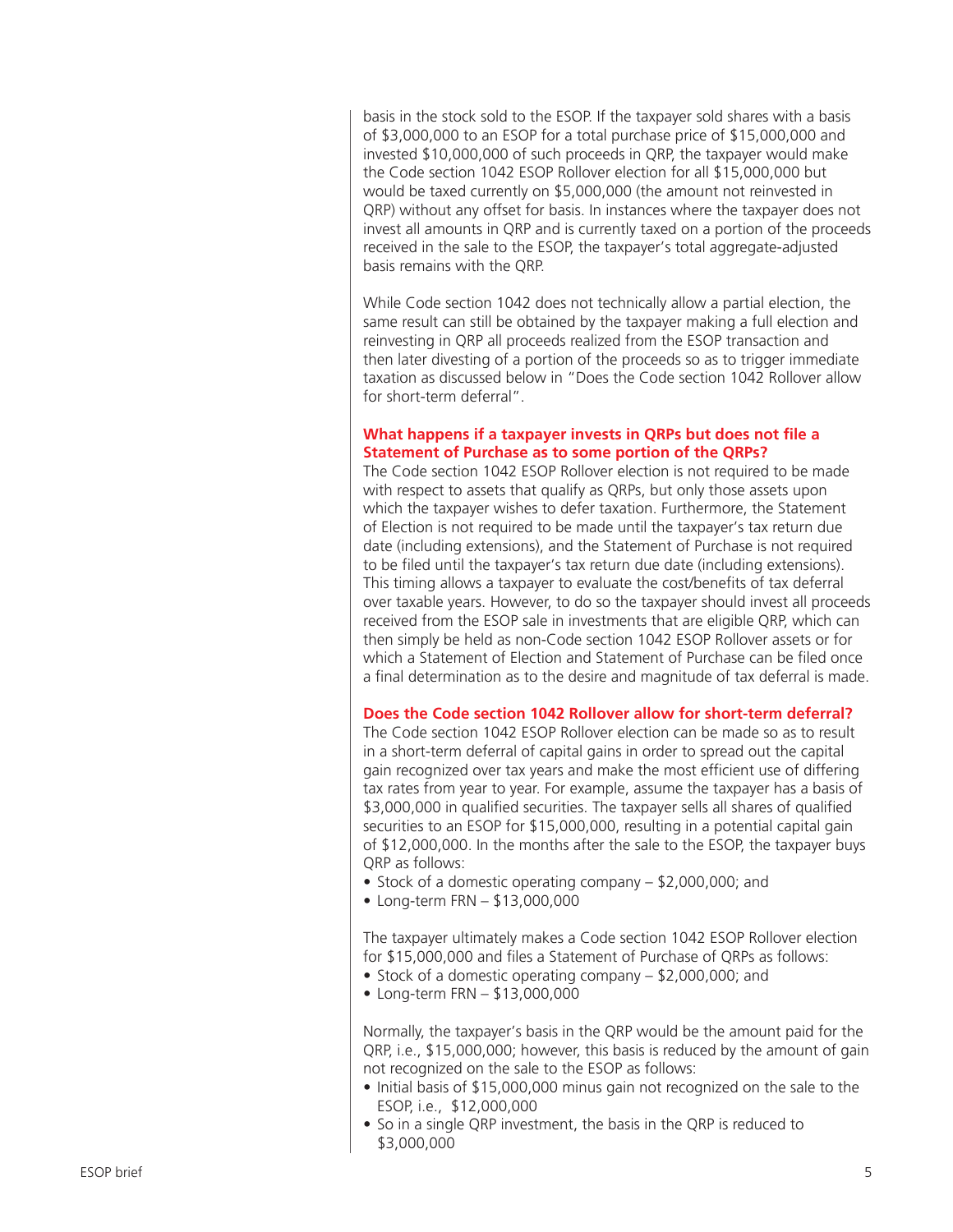(\$15,000,000 (initial basis) – \$12,000,000 (gain not recognized))

If more than one item of QRP is purchased, the basis of each item is determined as follows:

Basis of each item is reduced by the gain not recognized on each item and is determined by multiplying the total gain not recognized on the sale to the ESOP, \$12,000,000; by a fraction, the numerator of which is the cost of the QRP item and the denominator of which is the cost of all QRP items and reducing the initial basis by that amount.

Stock of a domestic operating company:

- Initial Basis  $= $2,000,000$
- Gain Not Recognized = \$1,600,000 determined as shown below  $($12,000,000 \times $2,000,000 \times $15,000,000 = $1,600,000)$
- Adjusted Basis = \$400,000 determined as shown below  $($2,000,000 - $1,600,000 = $400,000)$

Long–term FRN - \$13,000,000:

- Initial Basis =  $$13,000,000$
- Gain Not Recognized = \$10,400,000 determined as shown below  $($12,000,000 \times $13,000,000 \times $15,000,000 = $10,400,000)$
- Adjusted Basis = \$2,600,000 determined as shown below  $($13,000,000 - $10,400,000 = $2,600,000)$

Next, the stock of the domestic operating company is sold in the year following the year of sale to the ESOP for \$2,400,000. Taxpayer owes capital gains taxes on \$2,400,000 less \$400,000, or \$2,000,000, and is taxed on that amount based upon the capital gains tax rates in that year. By purchasing QRP for all amounts realized in the sale even though the taxpayer wishes to recognize some income in the short term, the taxpayer is able to utilize basis from the sale even though the Code section 1042 ESOP Rollover election was a short-term election and triggered taxation in the year following the year of the sale to the ESOP as to the QRP sold in that year.

#### **Summary**

By electing the Code section 1042 ESOP Rollover, one could defer or potentially eliminate capital gains tax. This can result in substantial growth of an individual's net worth and help optimize potential wealth transfer. Because of the complexities of Code section 1042 ESOP Rollovers, it is important to work with legal and tax advisors that are experienced in these types of transactions.

Please contact Keith A. Mericka at keith.mericka@ubs.com or Leslie A. Lauer at leslie.lauer@ubs.com or 877-794-1042 for additional information or with any questions regarding the availability of Code section 1042 and the use of floating rate notes in an ESOP transaction.